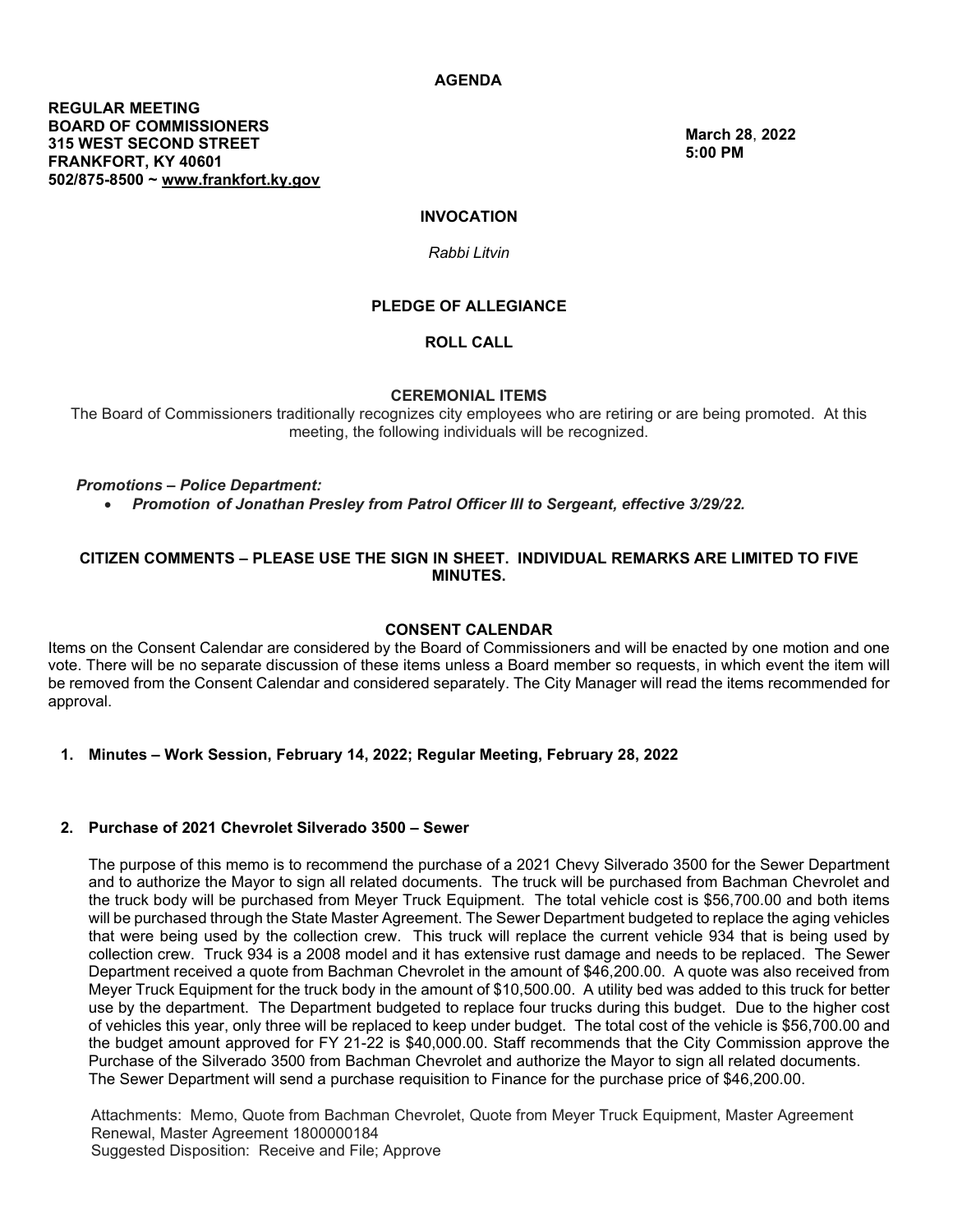# **3. Purchase of 2021 Chevrolet Silverado 3500 – Sewer**

The purpose of this memo is to recommend the purchase of a 2021 Chevy Silverado 3500 for the Sewer Department and to authorize the Mayor to sign all related documents. The truck will be purchased from Bachman Chevrolet in the amount of \$46,730.00 and the purchase will be through the State Master Agreement. The Sewer Department budgeted to replace the aging vehicles that were being used by the collection crew. This truck will replace the current vehicle 930 that is being used by collection crew. Truck 930 is a 2007 model and it has surpassed its useful life expectancy. The Sewer Department received a quote from Bachman Chevrolet in the amount of \$46,730.00 based on the State Master Agreement. The total cost of the vehicle is \$46,730.00 and the budget amount approved for FY 21-22 is \$45,000.00. Staff recommends that the City Commission approve the Purchase of the Silverado 3500 from Bachman Chevrolet and authorize the Mayor to sign all related documents. The Sewer Department will send a purchase requisition to Finance for the purchase price of \$46,730.00.

Attachments: Memo, Quote from Bachman Chevrolet, Master Agreement Renewal, Master Agreement 1800000184

Suggested Disposition: Receive and File; Approve

# **4. Purchase of 2021 Chevrolet Silverado 3500 – Sewer**

The purpose of this memo is to recommend the purchase of a 2021 Chevy Silverado 3500 for the Sewer Department and to authorize the Mayor to sign all related documents. The truck will be purchased from Bachman Chevrolet and the truck body will be purchased from Meyer Truck Equipment. The total vehicle cost is \$58,365.00 and both items will be purchased through the State Master Agreement. The Sewer Department budgeted to replace the aging vehicles that were being used by the collection crew. This truck will replace the current vehicle 936 that is being used by collection crew. Truck 936 is a 2008 model and has outlasted its useful life and needs to be replaced. The Sewer Department received a quote from Bachman Chevrolet in the amount of \$46,730.00. A quote was also received from Meyer Truck Equipment for the truck body in the amount of \$11,635.00. The total cost of the vehicle is \$58,365.00 and the budget amount approved for FY 21-22 is \$60,000.00. Staff recommends that the City Commission approve the Purchase of the Silverado 3500 from Bachman Chevrolet and authorize the Mayor to sign all related documents. The Sewer Department will send a purchase requisition to Finance for the purchase price of \$46,200.00.

Attachments: Memo, Quote from Bachman Chevrolet, Quote from Meyer Truck Equipment, Master Agreement Renewal, Master Agreement 1800000184 Suggested Disposition: Receive and File; Approve

# **5. Purchase Requisition for Lakeside Equipment Corporation – Sewer**

The purpose of this memo is to authorize a P.O to Lakeside Equipment Corporation for the purchase of multiple bearings for the oxidation ditches and authorize the Mayor to sign all related documents. The Wastewater Treatment Plant (WWTP) has 3 oxidation ditches in service that operate 24/7. Each of these oxidation ditches have 4 rotor train systems that are powered by a 60hp motor and gear reducer. These rotors ride on 4 pillow block bearings and with couplings. The purpose of the rotors in the oxidation ditches is to mix the solids and to provide oxygen to the bacterial biomass within the oxidation Ditch. The plant has had 2 rotor systems go down in different oxidation ditches. Due to this failure, the plant is not able to treat the waste as efficiently and also poses the risk of falling out of compliance with the KPDES Permit. This will also cause the solids to settle which causes the plant to have inaccurate readings on process control of the plants MLSS. In order to purchase the repair parts, FSD has to buy the parts from Lakeside Equipment Corporation, because they are the Manufacture and Sole Distributor for replacement parts for our 42' & 40' Dual Magna Rotors. The rotors were purchased in 1999 and 2010. The bearings on the rotors where last replaced in early 2017. The cost for the repair parts are \$92,200.00. This price includes 3 PX-200 Paraflex couplings, Type HH, 3 non- expansion pillow block bearings sized 4-15/16", 3 non- expansion pillow block bearing sized 3-1/2", and 6 expansion pillow block bearing sized 3-15/16" for ditch #1 & # 2. 1 PX-200 ParaFlex coupling, type HH, 1 nonexpansion pillow block bearing sized 4-15/16", 1 expansion pillow block bearing sized 3-15/16" and 2 expansion pillow block bearings sized 4-7/16" for ditch #3. These parts would allow the WWTP to repair the 2 rotors that are down and allow the WWTP to have a set of repairs in stock for future repairs of other rotors in the oxidation ditches. This price also included shipping to the WWTP. The purchase would come out of the Plant Emergency Repairs Budget which is budgeted at \$200,000.00 per year. Staff recommends authorization for the Finance Department to issue a P.O. in the amount of \$92,200.00

Attachments: Memo, Purchase Order Form, Sole Source Letter, Sole Source Justification Form, Quote from Lakeside Equipment Suggested Disposition: Receive and File; Approve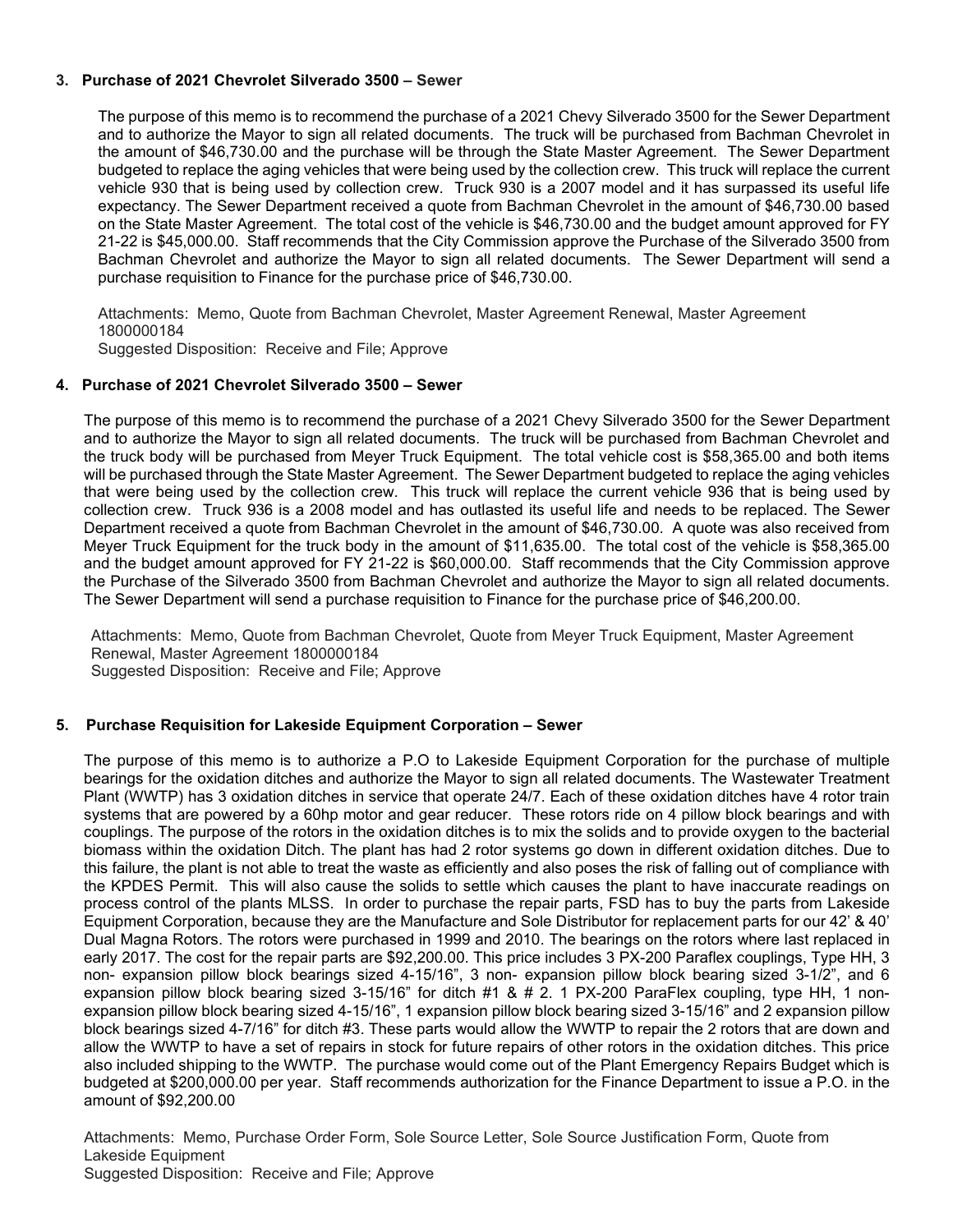# **6. Professional Services Agreement with Otis Engineering - Sewer**

The purpose of this memo is to request approval of a Professional Services Agreement with Otis Engineering to provide Engineering Services related to obtaining easements on various projects and to authorize the Mayor to sign all related documents. The Frankfort Sewer Department has been working with Otis Engineering for many years and has developed a great working relationship. Due to the large number of easement acquisitions required for upcoming projects, FSD needs additional manpower assistance to keep the projects on schedule. Since FSD & Otis Engineering communicate very well together this agreement will streamline the process for obtaining easements for our projects. Approve Professional Services Agreement with Otis Engineering in the amount of \$ 20,000.00 to Otis Engineering. Sewer Department will send a requisition to Finance in the amount of \$20,000.00.

Attachments: Memo, Professional Services Agreement Suggested Disposition: Receive and File; Approve

## **7. Mowing Contract Renewal —T's Lawn Care – Sewer**

**T**he purpose of this memo is to recommend the approval of a contract extension with T's Lawn Care and authorize the Mayor to sign all related documents. The Sewer Department bid advertisement was issued for mowing services on December 8, 2019 and 4 responses were received December 18, 2019. T's Lawn Care, LLC was determined to be lowest evaluated contractor and thus chosen for the contract.

| <b>Bid Tabulation Sheet</b>    |                         |       |             |  |
|--------------------------------|-------------------------|-------|-------------|--|
| City of Frankfort              |                         |       |             |  |
| Project:                       | Parks & Sewer Mowing    |       |             |  |
| Bid Number: 219203-81          | Date: December 18, 2019 |       |             |  |
|                                |                         |       |             |  |
| <b>Bidders Name:</b><br>Amount |                         | Local | Local Price |  |
| T's Lawn Care, LLC             | \$33,975.00             |       | \$32,276.25 |  |
| <b>Stans Lawn Care</b>         | \$38,950.00             |       |             |  |
| Leisure Lawn & Landscaping     | \$32,300.00             | No.   |             |  |
| <b>McClains</b>                | \$37,135.00             |       | \$35,278.25 |  |
|                                |                         |       |             |  |

#### The Extended Bids are as follows:

The contract can be extended up to 3 times with a renewal each year. This would be the first extension of the contract and thus it would have a possible two more one year extensions. The contract is based on an estimated number of mowings per year so we would request a Purchase Order for \$35,000.00 in case there is a need for a couple extra rounds of mowing. This contract will keep the pump stations and treatment plant grass cut while allowing city personnel to work on maintenance and operations. Funding for this contract is budgeted with a budget of \$35,000.00 in FY 22-23 Budget.

Staff recommends that the City Commission approve the Mowing contract and authorize the Mayor to sign all related documents. The Sewer Department will request a \$35,000.00 Purchase Order for T's Lawn Care.

Attachments: Memo, Contract, Bid, Renewal Letter Suggested Disposition: Receive and File; Approve

# **8. Amendment #1 to Construction Contract with Buchanan Contracting, Inc. for Walmart Sanitary Sewer Replacement Project – Sewer**

The purpose of this memorandum is to request approval from the City Commission for Amendment #1 to a Construction Contract with Buchanan Contracting in the amount of \$ 79,585.00 for the realignment of the gravity sewer and force main within the existing easement for the Walmart Sanitary Sewer Replacement project and to authorize the Mayor to sign all related documents. During construction to replace the storm water line by a Walmart Contractor, FSD's infrastructure was damaged and must be repaired. FSD has been working with the Contractors' insurance company to provide answers for the repairs that are needed. The Board of Commission approved the Contract to Buchanan Contracting on June 28, 2021 for \$192,135.00. The Contractor conducted a pre-construction inspection of the recently repaired storm sewer by Walmart and noted several defects in the pipe. FSD, to mitigate against counter claims by Walmart, decided to relocate the existing gravity sewer and force main as far as possible from the existing storm line within the existing 60-foot-wide utility and drainage easement. The City then discovered the existing sanitary sewer, force main and storm sewer were constructed outside the existing easement by the original Developer. FSD will relocate the sanitary sewer and force main into the existing easement.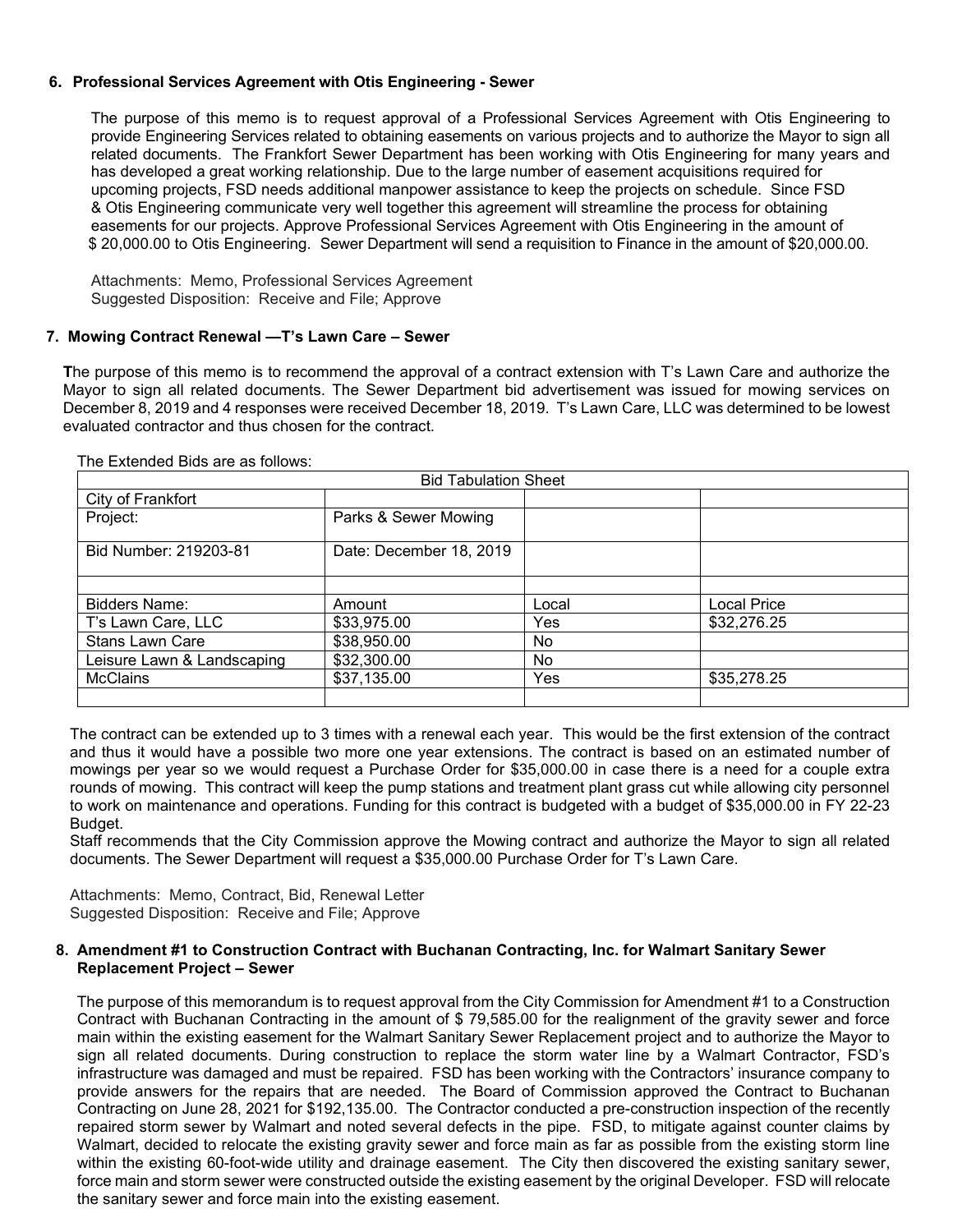The additional costs to perform the work include backfill and placing flowable fill in the abandoned pipe to stabilize the parking lot.

| <b>Original Agreement</b> | \$192,135.00 |
|---------------------------|--------------|
| <b>Amendment #1</b>       | \$79,585.00  |
| Total                     | \$271,720.00 |

The amendment to the project will provide a functional gravity sewer and force main that is located in the existing drainage and utility easement. The cost of this amendment is **\$79,585.00.** This item is in the FY 21-22 budget for completion. Staff recommends approval. The Frankfort Sewer Department will initiate a purchase order requisition to the Finance Department to generate a purchase order for Buchanan Contracting in the amount of \$79,585.00.

 Attachments: Memo, Amendment No. 1 Suggested Disposition: Receive and File; Approve

### **9. Odor Control Annual Contract – Sewer**

The purpose of this memo is to recommend approval of a contract with Aulick Chemical Solutions to provide Odor Control Services to the City of Frankfort Sewer Department and for the Mayor to sign all related documents. The Frankfort Sewer Department has 10 pump stations that odor control is required to protect the City's infrastructure and to protect staff. The contract is broken down into two parts. The first part of the contract is for the equipment and chemicals to be supplied by the winning bidder. The second portion is to monitor and respond to any odor complaints that come in throughout the year. This part is done by continuously monitoring specific locations for H2S and adjust the chemical feed to correct any issues that are found. Publication of the bid was placed in The State Journal and on the DemandStar Network on December 19th and 20th respectfully. The Sewer Department received bids on December 29, 2021. The bids are listed below:

|                                  | TOTAL        |
|----------------------------------|--------------|
| <b>Aulick Chemical Solutions</b> | \$276.290.00 |
| Evoqua Water Technologies        | \$431.874.00 |

Odor Control is in the FY21-22 budget and is budgeted at \$350,000.00 per year. Staff recommends that the Mayor and City Commission approve the Odor Control Contract with Aulick Chemical Solutions. Once approved FSD will send a P.O. Requisition to Finance for the budgeted amount of \$350,000.00.

Attachments: Memo, Contract Agreement, Notice of Award, Bid Tab Suggested Disposition: Receive and File; Approve

#### **10. Amendment #1 Miami Trails Sewer Project – Sewer**

The purpose of this memo is to request approval of Amendment #1 to the Professional Services Agreement with Hazen for Construction Administration and Resident Project Representation for the Miami Trails Sanitary Sewer Project and for the Mayor to sign all related documents. A Preliminary Engineering Report (PER) was completed in 2020 to replace or eliminate the Miami Trails pump station. The conclusion of the PER was a recommendation to eliminate the MTPS by use of a new gravity sewer to take the MTPS flow directly to the Chinook PS. This project will eliminate one pump station and provide better service in that area. The Miami Trails Sanitary Sewer project will install approximately 3,300 LF of 12-inch gravity sanitary sewer and eliminate FSD's Miami Trails Pump Station. FSD is entering into the construction phase of this project and this amendment will allocate funds for the Construction Administration and Resident Project Representation. Staff recommends the City Commission approve the Amendment #1 with Hazen for construction administration and RPR in the amount of \$219,800.00. The Sewer Department will send a requisition to Finance in the amount of \$219,800.00.

Attachments: Memo, Proposed Fee Schedule, Amendment No. 1, Contract Suggested Disposition: Receive and File; Approve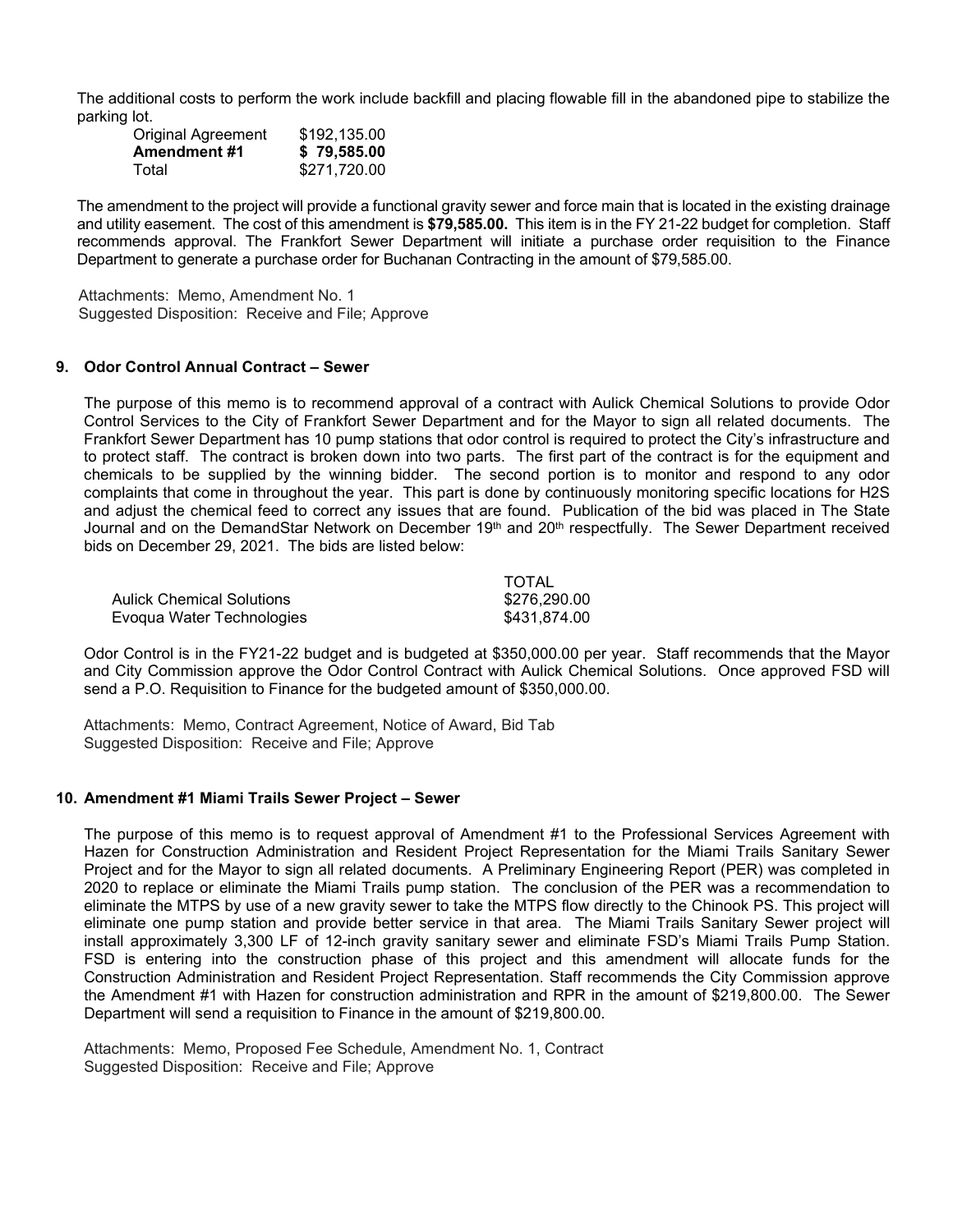## **11. Construction Contract with Herrick Company, Inc. for WWTP Blower Installation – Sewer**

The purpose of this memorandum is to request City Commission approval for a construction contract with Herrick and for the Mayor to sign all related documents. The City of Frankfort WWTP is in need of multiple upgrades in the near future. The blowers for the plant digesters have been rebuilt multiple times and multiple blowers have went down. The Commission approved the direct purchase of the blowers in August 2021 and they are expected to arrive later this month. The Frankfort Sewer Department opened construction bids on January 25, 2022. We received a total of three bids and Herrick Company, Inc. was determined to be the lowest qualified bidder. Below is a list of bidders and the amounts:

| Herrick Company, Inc. | \$701,670.00 |
|-----------------------|--------------|
| Pace Contracting, LLC | \$890,120.00 |
| SI. Inc.              | \$958,226.00 |

 Staff recommends the City Commission approved the construction contract with Herrick Company, Inc. in the amount of \$701,670.00.

Attachments: Recommendation Letter, Bid Tab, Contract Suggested Disposition: Receive and File; Approve

## **12. Lease Agreement with the Franklin County Clerk's Office to Utilize the Former Plant Board Building at 317 West Second Street for Election Related Services.**

Attachments: Lease Agreement Suggested Disposition: Receive and File; Approve

#### **13. Kentucky E-bike Adventures Lease Agreement – Public Works**

The purpose of this memo is to request approval of a lease agreement with Kentucky E-bike Adventures to set up at Riverview Park and rent e-bikes, and for the Mayor to sign all related documents. Kentucky E-bike Adventures, LLC is a new business that is requesting to set up a trailer with several e-bikes for rent at Riverview Park. Customers will be able to rent e-bikes from 11:00 am to 5:00 pm on Saturdays and Sundays from March through November. The attached lease agreement identifies a 1-year lease renewable for up to 5 years. The business will pay an annual fee and the first year's fee has been received. The first weekend for business is scheduled for April 2nd and 3rd, 2022. Staff recommends approval of the lease agreement for Kentucky e-bikes Adventures, LLC to begin an e-bike rental business located at the Riverview Park, and for the Mayor to sign all related documents.

Attachments: Lease Agreement, Insurance Documents Suggested Disposition: Receive and File; Approve

#### **14. 2022 Recycling Grant - Grants/Public Works/Solid Waste**

Staff requests the Commission to consider authorizing the submission of a 2022 - 2023 Kentucky Recycling Grant Application to the Kentucky Division of Waste Management-Recycling Assistance Section for costs related to recycling such as equipment, advertising and educational materials and authorizing the Mayor to sign all grant documents. The City offers recycling services to the community and the quantity is continually increasing due to greater public awareness. The state has a Recycling Grant Program that can aid in recycling costs. The Solid Waste Department would like to apply for funds for equipment including 296 (18 gallon) Recycling Bins as well as Advertising and Educational materials which total costs will not exceed \$21,550.00. The city is required to have a 25% match for the grant; however, this match can be in-kind, and Personnel costs are eligible activities. Personnel costs for Recycling exceeds \$130,000.00, which more than meets the 25% match requirement. Personnel costs exceed the 25% match requirement for the grant, there would be no additional cash match required.

Attachments: Memo Suggested Disposition: Receive and File; Approve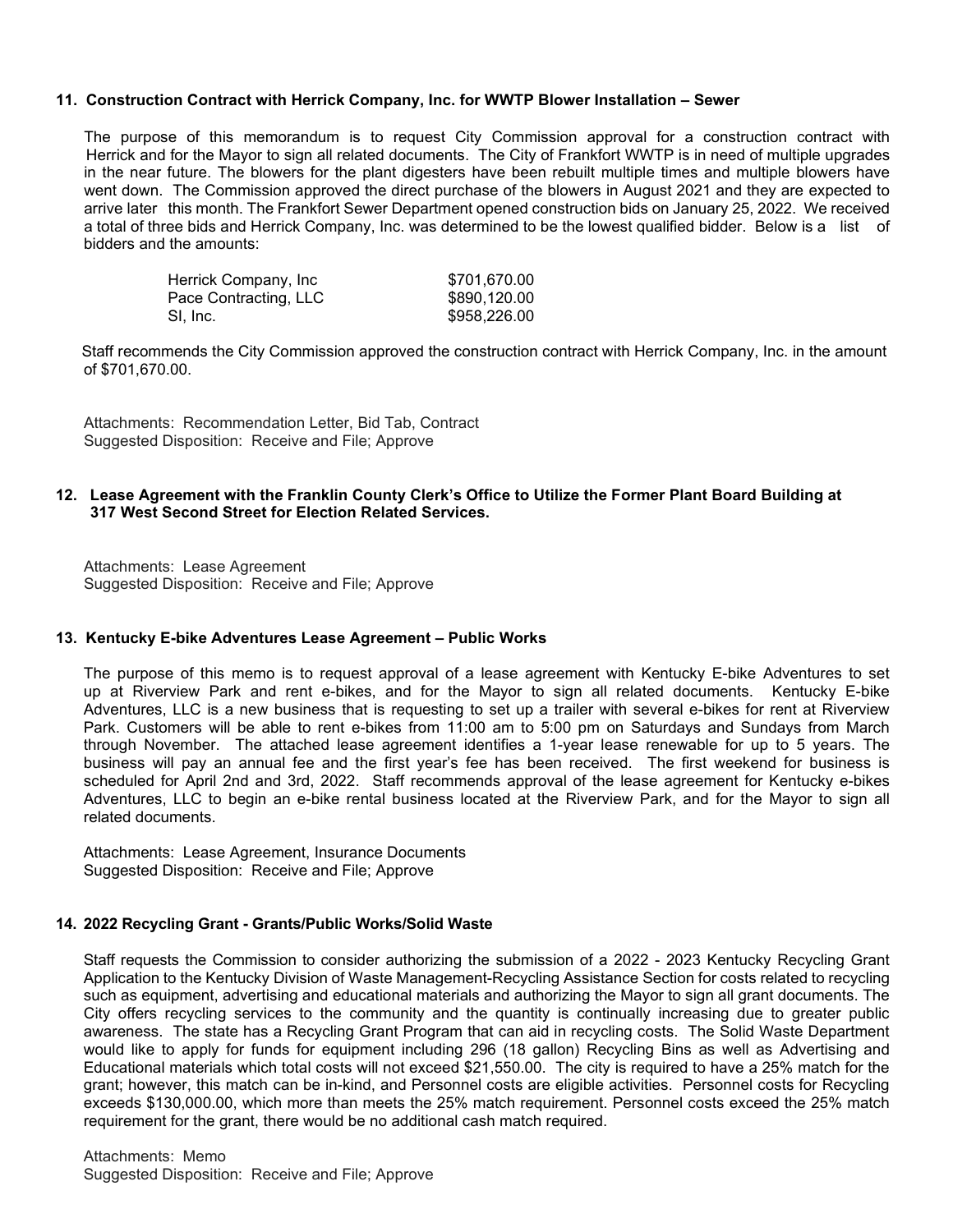## **15. 2022 Composting Grant - Grants/Public Works/Solid Waste**

Staff requests the Commission to consider authorizing the submission of a 2022 - 2023 Kentucky Composting Grant Application to the Kentucky Division of Waste Management-Composting Assistance Section for costs related to composting such as equipment, advertising and educational materials and authorizing the Mayor to sign all grant documents. The City offers composting services to the community and the quantity is continually increasing due to greater public awareness. The state has a Composting Grant Program that can aid in composting costs. The Solid Waste Department would like to apply for funds for equipment including a 3.9 yard Light Material Bucket as well as Advertising and Educational materials which total costs will not exceed \$11,986.00. The city is required to have a 25% match for the grant, however, this match can be in-kind and Personnel costs are eligible activities. Personnel costs for Composting exceeds \$110,000.00, which more than meets the 25% match requirement. Personnel costs exceed the 25% match requirement for the grant, there would be no additional cash match required.

Attachments: Memo Suggested Disposition: Receive and File; Approve

### **16. Payment of Yearly PVA Bill – Finance**

The purpose of this agenda item is to seek the Board of Commissioners approval for payment to the Franklin County Property Valuation Administrator (PVA) for providing 2021 Property Tax Assessment Roll to the City for 2021 Tax Bills. Pursuant to KRS 132.285, the City may use the PVA assessment of Frankfort properties for the purpose of creating the City's tax bills. The City, per this same statute, shall appropriate and pay annually to the PVA a set amount based on assessments, in this case \$40,000.00. With approval, the Finance Department will provide payment to Franklin County PVA in the amount of \$40,000.00. Funds are available in account 100.50.53295.

Attachments: Memo, Invoice Suggested Disposition: Receive and File; Approve

#### **17. New Auditor Contract – Finance**

The purpose of this agenda item is to seek Board of Commissioners approval to award the audit services contract for FY22 to MCM CPAs and Advisors and to authorize the Mayor to sign the contract and all other related documents. And to seek approval for four additional years provided both parties agree and extension letters are granted. These types of professional services are typically not "bid" out every year and auditors are normally hired for multiple years. By March 11, 2022, the City had received three proposals/quotes for audit services related to the upcoming audit for Fiscal Year 2022. The previous auditor, CTM, has conducted the audit since FY2015. Industry guidelines recommend rotating auditors every five years or so. The City has previously used MCM and has been pleased with their performance. The quote for these services is \$43,000 and represents the lowest quote. Staff recommends the Commission approve the FY22 audit services contract with MCM CPAs and Advisors and authorize the Mayor to sign all related documents. We also recommend the Commission approve using MCM for four additional years (beginning with FY23) provided both parties agree. Extension letters will be obtained each subsequent year (FY23-FY26).

#### List of CPA Firms/Quotes:

MCM CPAs and Advisors-\$43,000 Blue and Company, LLC-\$53,200 Strothman and Company-\$59,000

Attachments: Memo, Letter of Engagement Suggested Disposition: Receive and File; Approve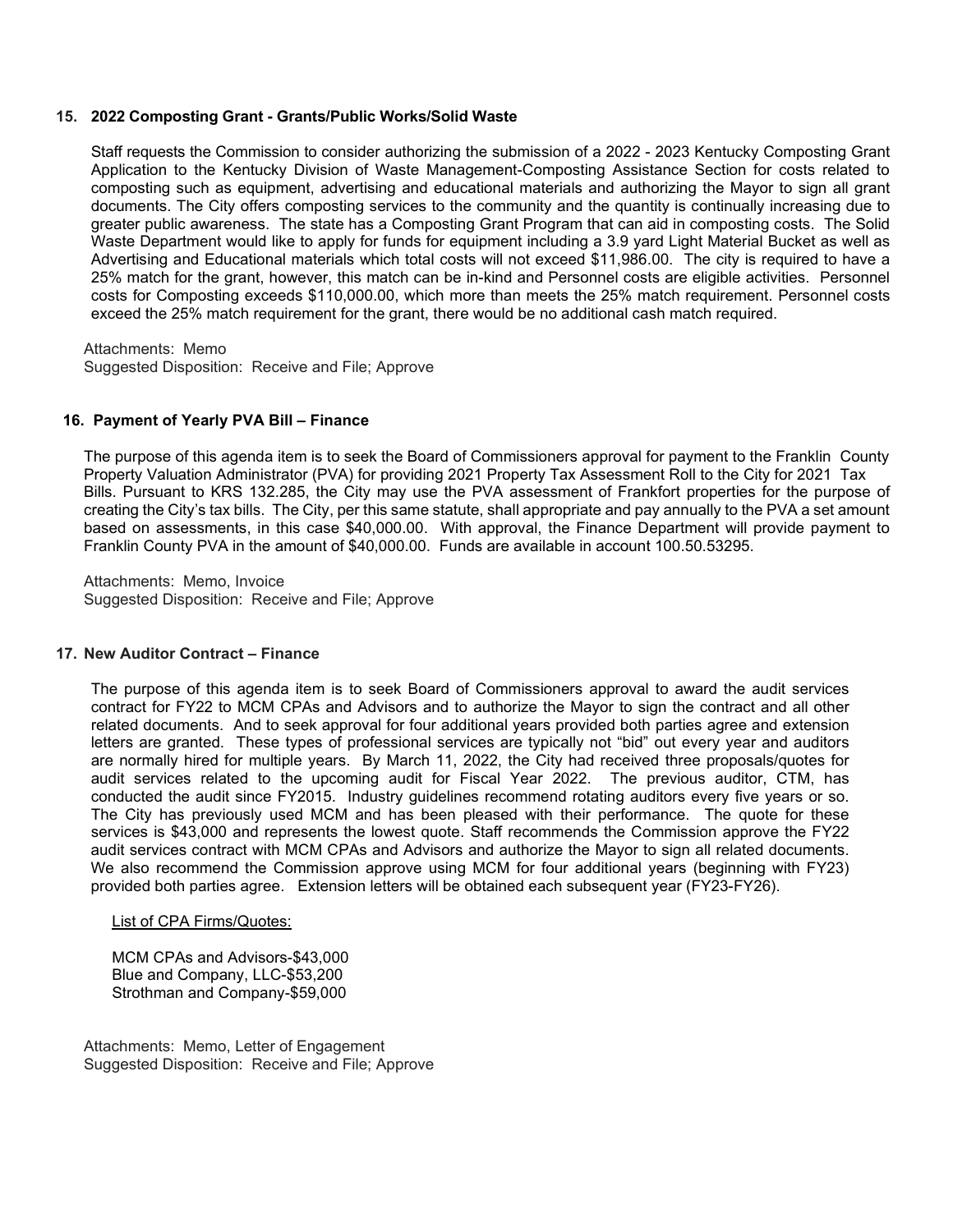## **18. Mowing Contract – Planning**

Authorization of an agreement with Matts Lawn Care to provide mowing, weed eating and bush hogging services in accordance with the stated specifications found in the City's Invitation to Bid No. 220211-70 and authorize the Mayor to sign all related documents. The previous mowing contract for the Planning Department began in 2021. The previous contractor chose to terminate the agreement in early 2022. The City advertised the latest ITB in February. The bids were tabulated by the Finance Department Purchasing Division and Matt's Lawn Care was the low bid. The contract has been reviewed by staff and Matt Wilburn with Matt's Lawn Care has already signed the document. Staff recommends approval.

Attachments: Memo, Contract Suggested Disposition: Receive and File; Approve

#### **19. Walmart Local Community Grant – Police**

This memo is for requesting authorization for the Police Department to apply for the 2022 Walmart Local Community Grant for the purchase of child safety seats and to allow the Mayor to sign all related documents. Walmart has grant funds available under the Local Community Grant to support public safety programs through training or equipment, and to improve local communities for the benefit of low- income individuals and families in the local service area. The funds will be used to purchase child safety seats to be distributed as needed to low-income families, and to certify officers as car seat technicians. The certification would allow officers to install child safety seats and conduct free in-person car seat safety checks. The Walmart Local Community Grant will provide up to \$5,000 for the purchase of child safety seats and training. The certification of four (4) officers will cost approximately \$1,200. The additional funds will be used to purchase child safety seats for distribution to families in need. Staff recommends approval of the request to file the application for the Walmart Local Community Grant and direct the Mayor to sign all related documents.

Attachments: Memo, Grant Requirements Suggested Disposition: Receive and File; Approve

## **20. Gemini Analyzer Bid Acceptance – Fire**

 The purpose of this memo is to recommend the Board of Commissioners accept a bid by Thermo Scientific Portable Analytical Instruments, Inc. for the purchase of a Gemini Handheld Raman and FTIR analyzer in the amount of \$93,690 and authorize the Mayor to sign all related documents. During the Board of Commissioners meeting on April 26, 2021, the Board authorized the Fire Department to apply for the 2021 Kentucky Homeland Security (KOHS) grant in the amount of \$107,500 for the replacement purchase of hazmat monitoring devices. The department received notice in January of 2022 of KOHS grant award. After grant execution, an invitation to bid for the first half of the project was developed and published with a bid opening date of March 16, 2022. The invitation to bid, bid # 2212201-42, was published in accordance with current practices by the Finance Department and received three (3) bids, with only one (1) bid meeting full intent and specifications. The scope of bid will result in the replacement of an outdated and unusable handheld analyzer for hazmat operations. While the bid did come in slightly higher than originally quoted during grant application, the equipment underwent price increases due to the length of time from original price quoting – nearly one year to date of original quotes and grant application – and a change in warranty coverage for the piece of equipment. The Bid has been reviewed for compliance and meets all requirements and specifications. A budget amendment was completed earlier this FY to cover the expense of this grant in the amount of \$107,500. These funds are available in our current equipment budget. Staff recommends the Board of Commissioners approve a bid by Thermo Scientific Portable Analytical Instruments, Inc. for the purchase of a Gemini Handheld Raman and FTIR analyzer in the amount of \$93,690 and authorize the Mayor to sign all related documents

Attachments: Memo, Bidder Proposal Suggested Disposition: Receive and File; Approve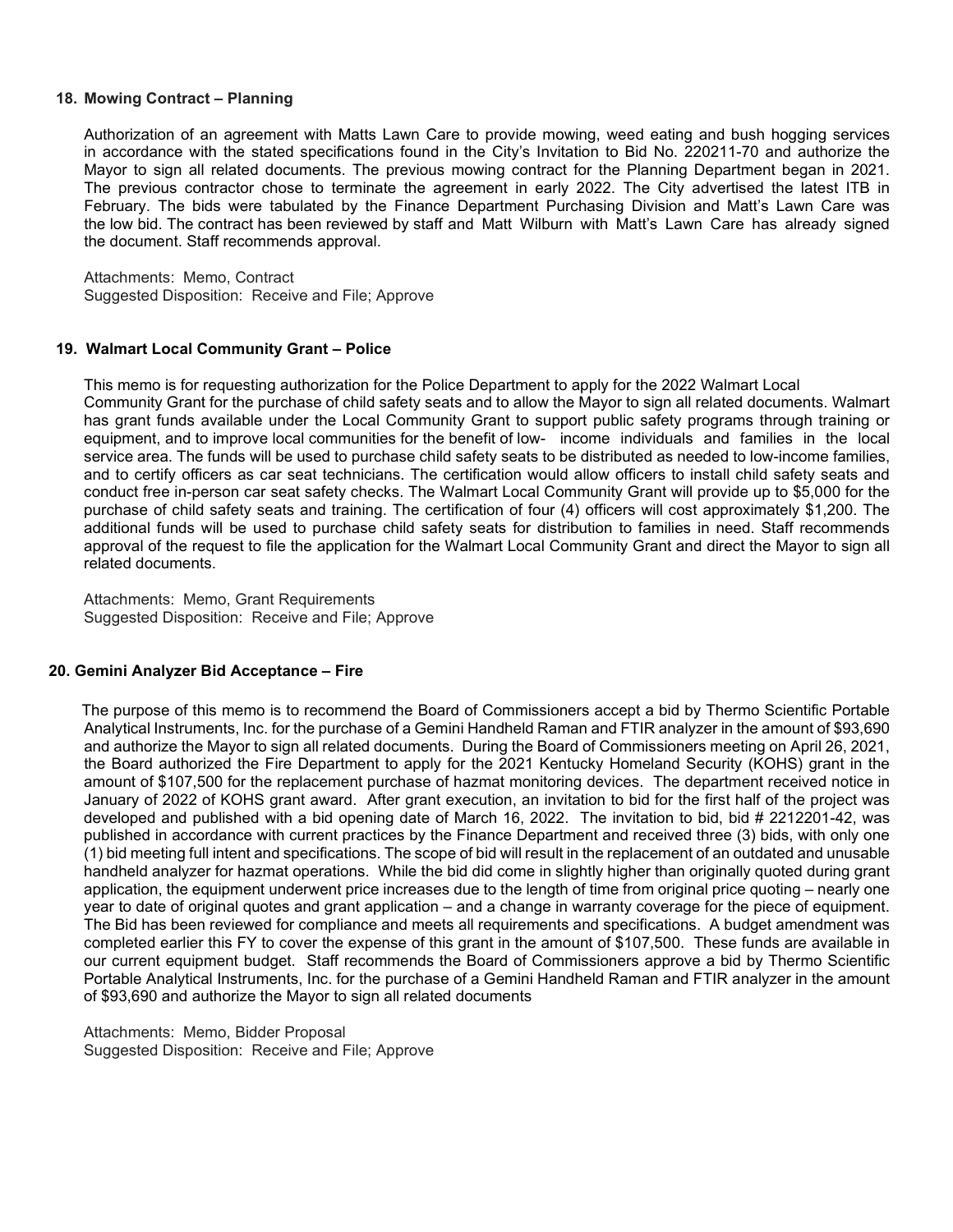# **21. Shop Local Frankfort Gift Card Program -Special Projects**

In March 2021, the City of Frankfort launched the Shop Local Frankfort gift card program. Since that time, the City allocated \$100,000 for giveaway programs and has used approximately \$76,000 of that initial investment. The following is a proposal for utilizing the remaining unspent funds. The Shop Local Frankfort gift card program is run through the online platform Yiftee. Any customer-based business with 50 employees or less, majority locally owned, and located with city limits was eligible to participate in the program at no cost to the business. Customers may purchase gift cards at any time and in any amount through an online platform. Currently, there are 45 businesses registered on the Shop Local Frankfort program, and a total of \$113,785 has been spent in the local economy through the program. As part of the comprehensive COVID-19 business assistance plan, the Board of Commissioners voted to allocate \$100,000 to the Shop Local Frankfort program. These funds have been used for two giveaway programs, one in the form of 4,000 individual \$25 gift cards that were distributed through a free online giveaway, and the other through a buy one get one matching program. This current matching program expires April 1, 2022. It is estimated that \$20,000-\$23,000 will be returned to the City from the initial \$100,000 investment.

The Special Projects Department proposes to use the remaining unspent city funds to purchase gift cards to be distributed to students of Kentucky State University. With this proposal, the City would purchase \$25 gift cards (total amount pending final unspent fund balance on April 2, 2022) that would be given to KSU students on the evening of Friday, April 29, 2022. This is the date of the International Jazz Festival concert, co-hosted by the city, in downtown Frankfort. Students will be encouraged to come to downtown Frankfort via the Thorobred Trial, use gift cards for dining and shopping downtown, and attend the concert. The gift cards will be valid for a 12 month period, and students may use them at any other point during the year as well. This proposal contributes to several city priorities and strategic plan strategies, including improving town and gown relations, utilizing connectivity throughout our community, and the city's focus on IDEA values with the connection to the International Jazz Day event. The remaining funds were already budgeted in March 2021 for the program. Any unspent funds from expired gift cards returned in one calendar year from the purchase date will be returned to the city. Staff makes the recommendation to allocate the remaining funds to the Shop Local Frankfort gift card program for the purchase of \$25 gift cards to be distributed to KSU students. City staff will work with KSU administration to distribute gift cards to students.

Attachments: Memo Suggested Disposition: Receive and File; Approve

## **22. Consultant Contract for CARES Coalition – Special Projects**

City staff requests authorization to approve a contract with the McNary Group to serve as the consultant for the Frankfort CARES Coalition, a community group made up of social service agencies in the Frankfort community that is to formalize and become a 501(c)3 organization and to authorize the Mayor to sign all related documents. The Frankfort CARES Coalition is a community group with representatives from shelter and service agencies in Frankfort, local government representatives, and community members. The group was originally formed to address the issues of homelessness and shelter in the Frankfort community.

In 2020, after facing issues related to the COVID-19 pandemic, a steering committee of CARES Coalition participants was created with the intent of formalizing the Coalition and becoming a permanent nonprofit membership organization. Throughout 2021, this steering committee has met to put together a proposal for how the Coalition will operate. In December 2021, the city Board of Commissioners unanimously approved a staff request to allocate \$30,000 for contracting with a nonprofit consultant to facilitate the formalization of the coalition. Once formalized, the CARES Coalition will work to address four main goal areas: homelessness reduction, affordable housing, community advocacy, and agency trainings, which will have a broader positive impact on the community.

An RFQ was prepared and reviewed by current Coalition steering committee members and City of Frankfort legal staff in January. The RFQ was released for responses Monday, February 7 and closed Friday, February 18. The City received four responses from independent nonprofit consultants and consultant agencies. The selection committee, made up of the Project Specialist/Community Engagement, the Community Relations/Grants Manager, and a designated representative from the CARES Coalition, evaluated and scored the proposals according to the criteria in the RFQ. While all of the respondents were highly qualified for the consultant contract, the selection committee unanimously chose the McNary Group. The response met all the outlined criteria, and the respondent brings a long history of working with nonprofit organizations and coalitions, in addition to having experience specifically in the homeless and housing area, which will bring an added benefit to the CARES Coalition project. The total budgeted amount for the consultant contract is \$30,000, given in \$5,000 monthly increments over the total 6 months of the contract period. Per the contract, the start date is April 1, 2022 and ending September 30, 2022. Staff recommends approval of the consultant contract. The McNary Group was the highest scoring RFQ response, evaluated by city staff and a CARES Coalition representative.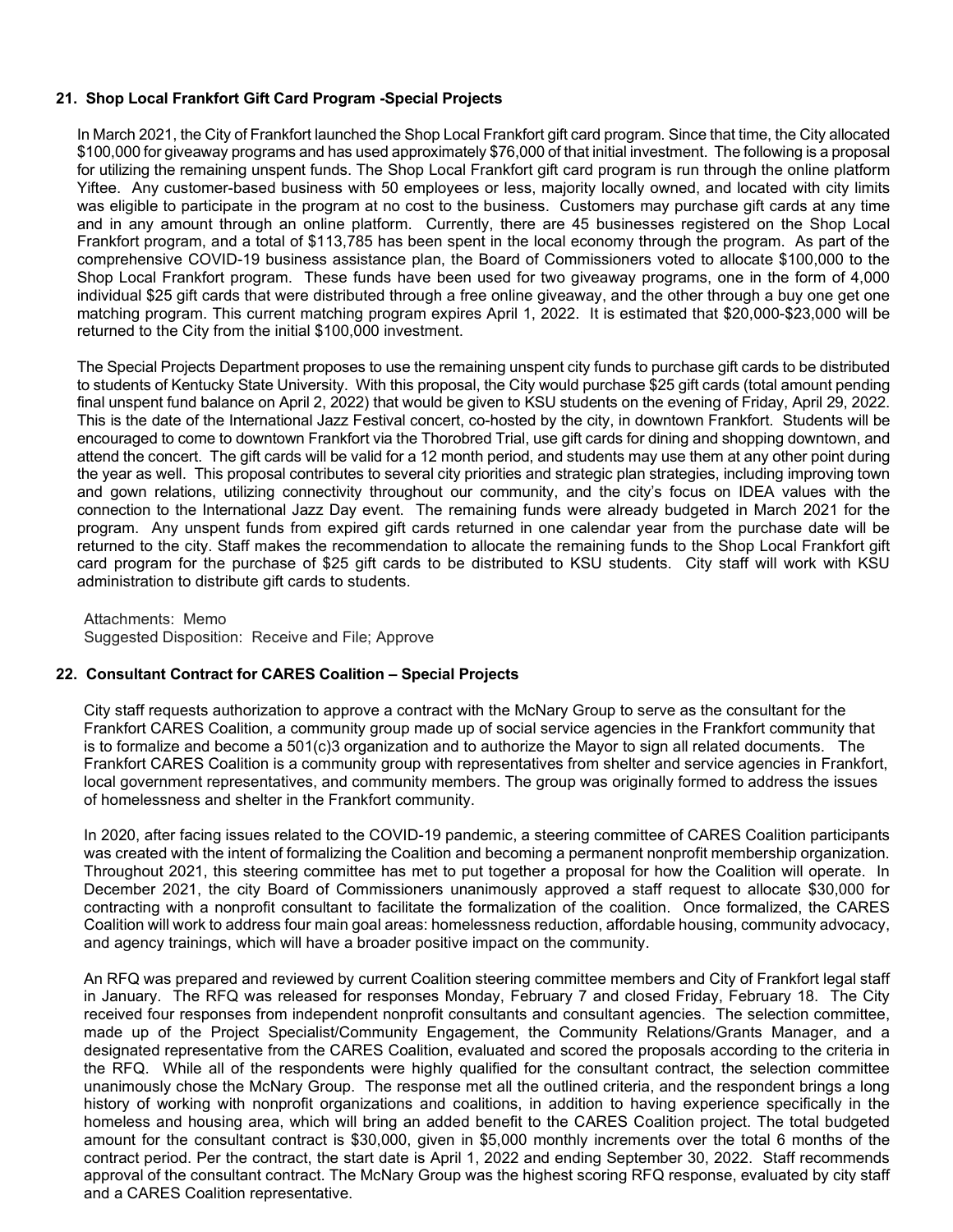Attachments: Memo, Professional Service Agreement, Exhibit A – Proposal Suggested Disposition: Receive and File; Approve

## **23**. **Tree Canopy Plan - Phase 2**

The purpose of this agenda item is to seek approval for the Parks Department to contract with Woodland Tree Care for the completion of Phase 2 of the Tree Canopy Plan and to authorize the Mayor to sign all related documents. The tree plan was developed with a committee of city staff and experts to better the canopy on Frankfort's urban area. The plan has been broken down into six phases over the next three years. This will be the second phase of the plan. The canopy plan will be bid for each phase. Phase 2 had two submissions with Woodland Tree Care coming in with the lowest price as well as a closer selection of requested tree species. Staff has worked with this company and find them to be a reliable and knowledgeable company when it comes to tree care. Their safety regulations are also a plus when working with this type of project. Funds for this project are available in the Bluegrass Community Fund - The Frankfort Tree Planting Plan account (\$12,122.00) and the remaining amount will come from the Forestry budget (\$11,800.00). Total cost \$26,322.00. Staff recommends approval of Woodland Tree Care as the contracting company for the tree canopy project. Staff will contact and work closely with Woodland Tree Care for a completion date of April 30, 2022.

Attachments: Memo, Contract Suggested Disposition: Receive and File; Approve

## **24.**

| <b>Personnel Action</b> | <b>Employee</b>        | <b>Department</b> | <b>Date</b> | <b>Position</b>                   |  |
|-------------------------|------------------------|-------------------|-------------|-----------------------------------|--|
| Resignation             | Jermaine Jackson       | Sewer             | 3/1/2022    | <b>Plant Operator</b>             |  |
|                         |                        |                   |             | Authorize payout of accrued leave |  |
| Resignation             | William Neiderbrach    | Police/E911       | 3/24/22     | E911 Telecommunicator I TAC       |  |
|                         |                        |                   |             | Authorize payout of accrued leave |  |
| Resignation             | <b>Billy Graves</b>    | Police            | 3/7/22      | Police Sergeant                   |  |
| Appointment             | <b>Matthew Belcher</b> | Fire              | 3/15/22     | Firefighter I                     |  |
| Appointment             | Daniel Dalton          | Fire              | 3/15/22     | Firefighter I                     |  |
| Appointment             | <b>Thomas Kinchen</b>  | Fire              | 3/15/22     | Firefighter I                     |  |
| Appointment             | Landon Mefford         | Fire              | 3/15/22     | Firefighter I                     |  |
| Appointment             | Cody Steakley          | Fire              | 3/15/22     | Firefighter I                     |  |
| Appointment             | <b>William Yancey</b>  | Sewer             | 3/29/22     | <b>Plant Operator</b>             |  |
| Appointment             | Morris Hall            | <b>PW/Transit</b> | 3/29/22     | <b>Transit Driver</b>             |  |
| Promotion               | Jonathan Presley       | Police            | 3/29/22     | Patrol Officer III to Sergeant    |  |
| Resignation             | Daniel Dalton          | Fire              | 3/23/22     | Firefighter I                     |  |
| Resignation             | Leslie O'Banion        | Sewer             | 4/4/22      | Sewer Tech I                      |  |
|                         |                        |                   |             | Authorize payout of accrued leave |  |
|                         |                        |                   |             |                                   |  |

Attachments: Billy Graves letter of resignation, Leslie O'Banion letter of resignation, Daniel Dalton letter of resignation

Suggested Disposition: Receive and File; Approve

## **BOARDS**

**1. Frankfort Human Rights Commission -** Reappointment of Lisa Gabbard expiring 12-1-24.

Attachments: Letter from the Mayor, Appointee information Suggested Disposition: Receive and File; Approve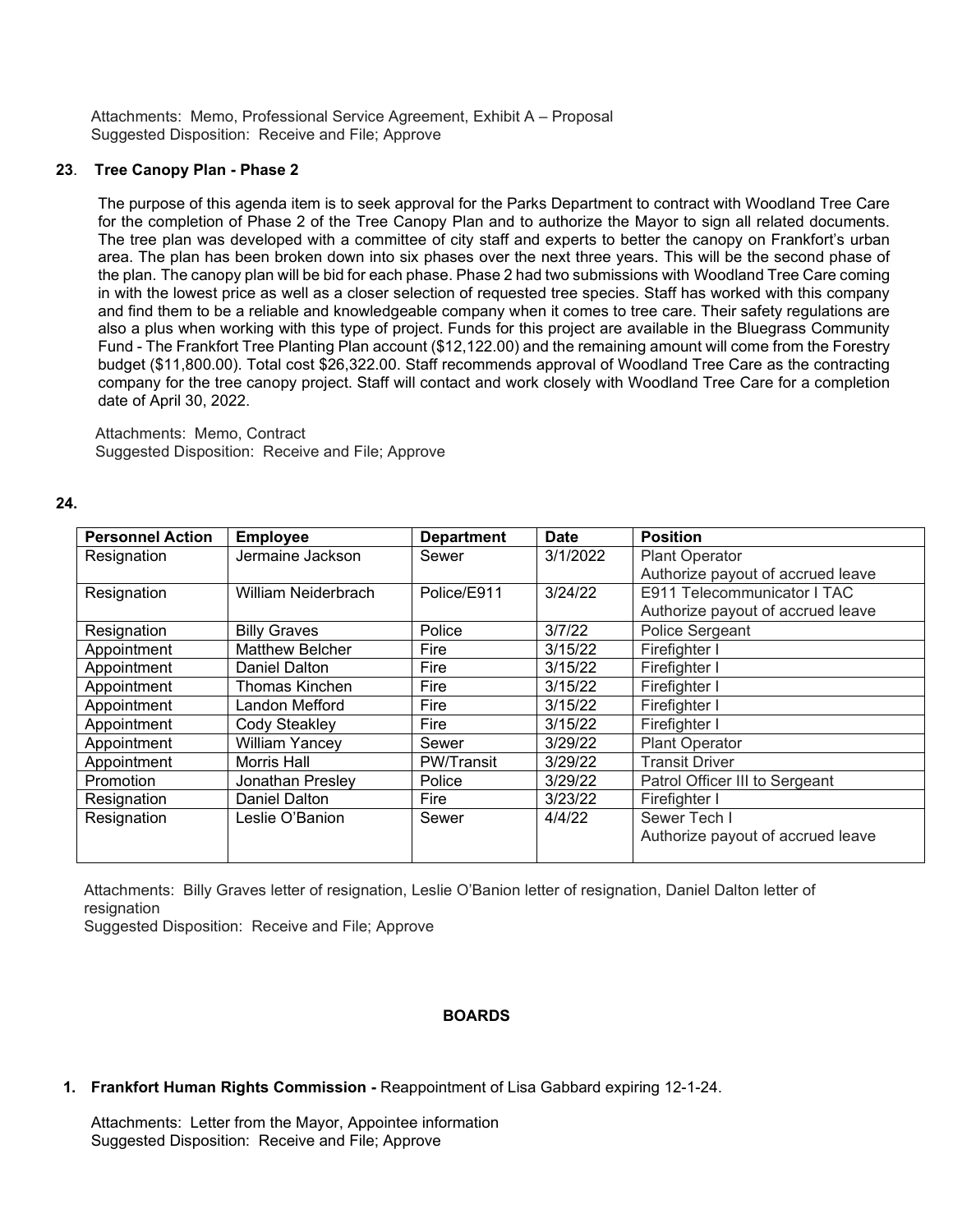**2. Frankfort Human Rights Commission -** Reappointment of Katima Smith-Willis expiring 12-1-24.

Attachments: Letter from the Mayor, Appointee information Suggested Disposition: Receive and File; Approve

**3. Frankfort Human Rights Commission -** Reappointment of Yolanda E. Diaz expiring 12-1-24.

Attachments: Letter from the Mayor, Appointee information Suggested Disposition: Receive and File; Approve

# **ACTION ITEMS**

These are items where discussion is held by the City Commission. Items such as Ordinances, Orders and Resolutions are discussed under this section of the agenda. Public comments are not allowed except as authorized by the Mayor.

# **1. First Reading**

**"AN ORDINANCE AMENDING ORDINANCE NO. 13, 2021 SERIES APPROPRIATING THE REVENUE TO BE RECEIVED BY THE CITY OF FRANKFORT FOR THE FISCAL YEAR 2021-2022".** Summary: This ordinance amends Ordinance No. 13, 2021 Series, appropriating the revenue to be received by the City for the Fiscal Year 2021-2022 by adding the following expenditures and transfers as noted:

- 1) General Fund-\$369,000 (aggregate total)
- 2) Transfers from General Fund-\$340,600 (aggregate total)
- 3) Capital Improvements-\$440,600 (aggregate total)
- 4) Sewer Fund-\$44.946 (aggregate total)

And by adding the following revenue: 1) Capital Improvements Fund-\$100,000 (aggregate total)

Attachments: Ordinance Suggested Disposition: Receive and File; Approve for Second Reading

# **2. First Reading**

 **"AN ORDINANCE AMENDING THE CITY OF FRANKFORT CODE OF ORDINANCES SECTION 120.02 RELATING TO LICENSING OF ESTABLISHMENTS WITHIN THE ENTERTAINMENT DESTINATION CENTER".**  Summary: This ordinance amends Section 120.02(D) of the City of Frankfort Code of Ordinances regarding licensing and other requirements for the Entertainment Destination Center ("EDC") to establish regular weekly hours for EDC operation in addition to other permitted special events falling outside of the regular hours.

 Attachments: Ordinance Suggested Disposition: Receive and File; Approve for Second Reading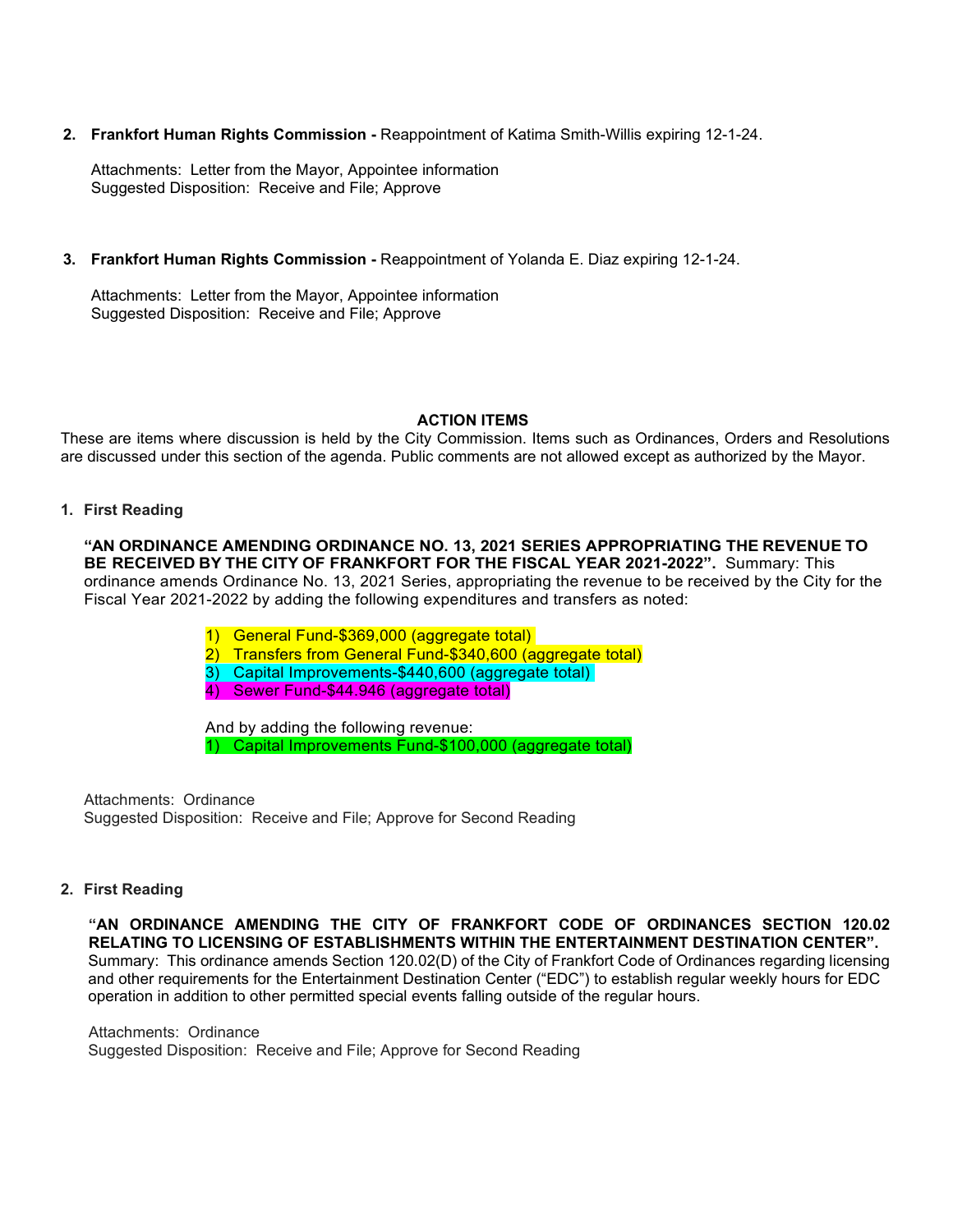# **3. "AN ORDER ESTABLISHING THE CITY OF FRANKFORT FINANCE COMMITTEE"**

The purpose of this agenda item is to seek Commission (BOC) approval to establish the City of Frankfort Finance Committee and to authorize the Mayor to sign all related documents. A Finance Committee is a practical way for the BOC to provide oversight on the government's financial resources and liabilities, annual audits, and any other conditions that may pose a threat to the financial resources of the City. It is also a good mechanism to suggest services designed to best utilize, protect, and grow not only the funds of the City of Frankfort but the City as a whole. A Finance (or Audit) Committee is very common in organizations that have Board oversight and is recommended by industry professionals. The Finance Committee will serve as an extension of the full BOC; meet periodically to discuss important financial topics; receive financial information; and report back to the full BOC. The Finance Committee will not directly supervise the Finance Director and the Director will retain autonomy to handle day to day operations of the City's finances and financial reporting. The City is on the verge of potential historic growth and change as evidenced by future build-out of Parcels B and C, the first ever issue of Industrial Revenue Bonds, transformational changing infrastructure grants from the Federal Government, Federal Consent Decree City Sewer work, and continued work on multiple plans (Downtown, Parks, Comprehensive). The City has also experienced a recent major shift in the amount of revenue received from the Commonwealth of Kentucky through occupational taxes that will most surely impact many fiscal years to come beginning with FY2024. It is more important than ever that a collective effort by city staff, city leaders and the BOC be made to ensure the City continues to move forward into the future with the type of leadership and growth the citizens of Frankfort expect and deserve. A critical, important step is the creation of the Finance Committee. Staff recommends approval.

Attachments: Memo, Order Suggested Disposition: Receive and File; Adopt Order

## **4. City County Building Inspection MOU & Resolution**

The purpose of this memorandum is for consideration and approval of the proposed temporary City County Building Inspection MOU, Resolution and to authorize the Mayor to sign all related documents. The Planning Department has reason to believe that we will be involuntarily without the services of our building inspector for a period of several months this spring. In order to ensure that we continue to provide services related to building inspections during this time I have negotiated an agreement with the County for them to temporarily provide these services. The proposed agreement will mirror the terms of the recently renegotiated agreement the City and County agreed to in order to provide electrical inspections in the City and County. Similar to the electrical agreement the proposed MOU requires the City to pay ½ of the salary and benefits of the inspector during the term we use them, in addition to \$7,500 for a vehicle allowance. The proposed MOU also allows the County to retain 25% of the City's permit fees for administrative costs. Staff recommends that the Board of Commissioners approve the MOU and authorize the Mayor to sign documents as appropriate.

Attachments: Memo, MOU, Resolution Suggested Disposition: Receive and File; Approve MOU & Adopt Resolution

## **5. FY2023 Transportation (Transit) Grants & Resolution**

Staff requests adoption of a resolution allowing for the submission of applications for FY2023 Operating and Capital Funds and committing the Local Share associated with the applications under the Fixing America's Surface Transportation Act (FAST Act) to be filed with the Department of Transportation, United States of America. The City is required to pass one resolution to apply for funding and to commit the local share of the projects. This resolution must be adopted each year in order to apply for 5311 (Public Transportation) and 5339 (Capital) Grants. The grants local share is 50% for 5311 Operating Expenses and 20% for 5311 Administrative Expenses (Administrative Expenses cannot exceed 20% of the overall grant). The Local Share for 5339 (Capital) is 10% of the total grant. The Operating budget includes the continuation of Transit Services and the Capital request includes (5) cutaway buses for demand response and route services. This Resolution authorizes the Mayor to execute and file on behalf of the City an application with the U.S. Department of Transportation for a Section 5311 and Section 5339 Grant that provides operating and administrative to the City's Public Transit System.